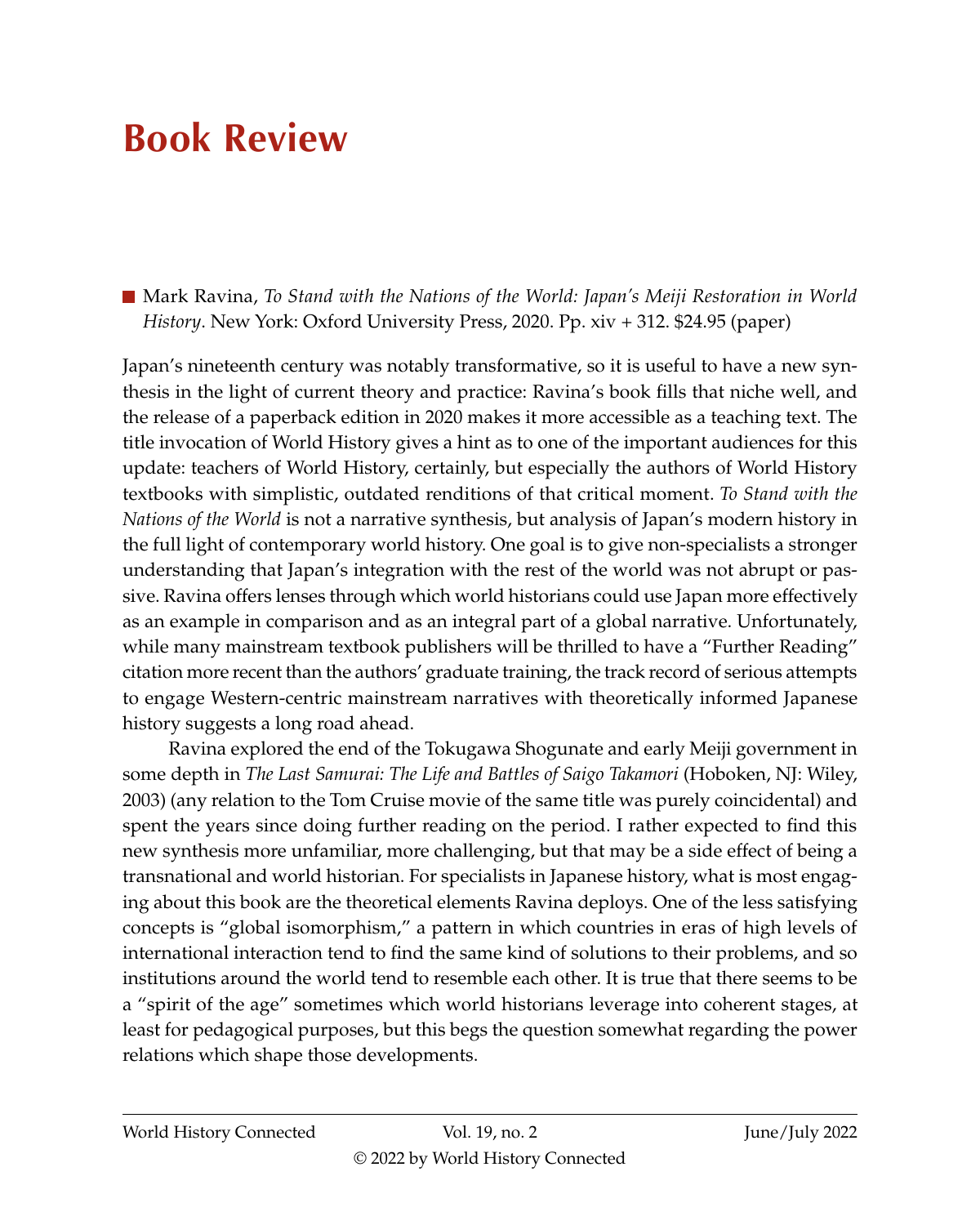Ravina looks at how Japanese reformers from all sides rhetorically deployed national history. "Radical nostalgia" uses native historical exemplars to legitimize dramatic change, often going back as far as ancient and classical history to find narratively similar events to desired policies; "cosmopolitan chauvinism" claims that foreign ideas could enhance Japanese power without diluting or altering important elements of Japanese culture, or implement essentially Japanese values, which Japanese can embody even better than the foreigners who invented them. These terms are original to Ravina, as is "global isomorphism," though he admits in notes that they draw on existing theories of nationalism and identity, which have always included historical narratives. Oddly, the index collapses "nationalism and nation-state" into a single entry, and nation-state is often used as a synonym for a modern bureaucratic state, which means that the exact connection between this rhetoric and nationalism is left as an exercise for the reader.

The first chapter goes back to Japan's Classical Age to demonstrate how global isomorphism, radical nostalgia, and cosmopolitan chauvinism were active elements of Japanese political culture from Japan's earliest written history. There is value in showing Japanese leaders being culturally and politically flexible, adaptive, and worldly, even in the ages that define Japanese tradition, and this supports Ravina's claims about how global isomorphism functions and the ubiquity of history as a rhetorical tool of politics. However, the frequency with which Ravina says centuries-distant choices "anticipate" modern moves is an unnecessary concession to nationalist discourses in which 'tradition' is defined by fictive continuity between past and present; it is more plausible in later chapters when Ravina discusses modernization programs of the Shogunate. The second chapter covers reform in the mid-Tokugawa era, outlining the flexibly ambiguous Sino-centric international system which the Tokugawa managed well in a time of peace, but which collapsed in the context of Western imperialism. This argument brought back memories of grad school debates regarding the question, "Was the Tokugawa Shogunate a success or a failure?" Ravina's answer is that it was a success, until it was not.

The next few chapters illustrate how conventional binaries of tradition/progress, conservative/liberal, Japanese/Western, individualist/statist, etc., fail to describe, much less explain, politics in Japan from the 1840s into the 1880s. In the chapter on the end of the Shogunate, for example, Ravina shows that all sides, including the supposedly moribund Shogunate, invoked history in the service of ambitious reform programs. Again, few of these details are new to specialists, but if taken seriously by textbook writers, could mitigate the oversimplifications of Westernization/Tradition, etc.

Rhetorical analysis raises the question of sincerity or, if one cannot judge the hearts of historical figures, consistency. To what extent is the deployment of radical nostalgia an authentic loyalty to historical consistency, and to what extent is it pragmatic instrumentality? Are cosmopolitan chauvinists attached to cultural continuity and supremacy, or